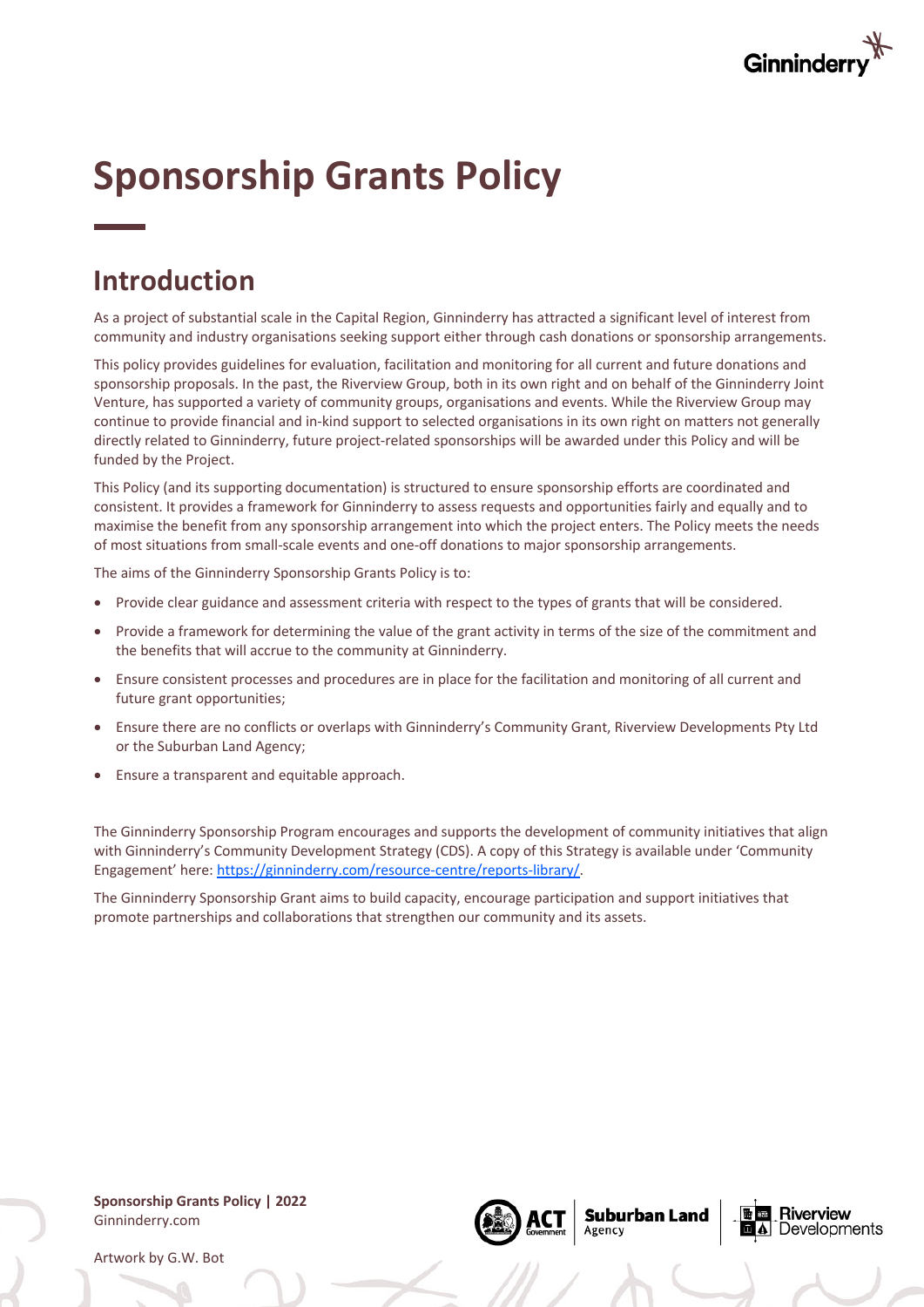

# **Guidelines**

These guidelines cover all outgoing donations and grants arrangements, both financial and in-kind, between Ginninderry and members of the Ginninderry community.

## **1. Objectives**

Ginninderry has the following sponsorship objectives:

- To contribute to and support the community in which we operate to build social capital within West Belconnen and adjacent areas
- To encourage development of local sporting, arts and other community groups as a way of increasing social cohesion
- To pursue opportunities for industry partnerships that will facilitate innovation
- To provide opportunities to achieve and highlight the project's environmental and sustainability aims.

In assessing an application for support, we will consider how it meets one or more of these objectives.

## **2. Forms of grant support**

Sponsorship of an organisation, individual, event or activity can consist of in-kind support, financial support, or a combination of both.

**Examples of in-kind support include:**

- **Promotional or advertising opportunities**  Ginninderry website, social media channels, community newsletter and the Inspire Magazine.
- **Access to Ginninderry facilities and programs** The Link Community and Information Centre, SPARK Training and Employment Initiative and the Create Program.
- **Merchandise** branded pens, bags, etc.

The financial value of any in-kind support will be clearly defined in cooperation with Ginninderry's Head of Marketing and Communications to ensure consistency across all in-kind sponsorships we enter. Financial support must be utilised within a twelve-month period and recipients are required to complete the Sponsorship Reporting Framework at the conclusion of the Sponsorship period.

#### **3. Criteria**

To ensure that grants funding is allocated equitably and effectively, applicants must meet the following criteria:

- a) Demonstrate their commitment to the principles of Ginninderry's Community Development Strategy (2021-2025)
- b) Comply with the program guidelines.
- c) Address an identified community need.
- d) Support the vision of the Ginninderry Project.
- e) Demonstrate clear value for money.
- f) Demonstrate where collaboration is of benefit to the community.

General eligibility criteria is outlined below:

- a) Only one application may be submitted during a Sponsorship Grants cycle.
- b) Funds must be expended within the twelve-month period, unless otherwise approved.
- c) Applications cannot receive funding from both Ginninderry Grants Program's (Community and Sponsorship)

**Sponsorship Grants Policy | 2022** Ginninderry.com



Suburban Land

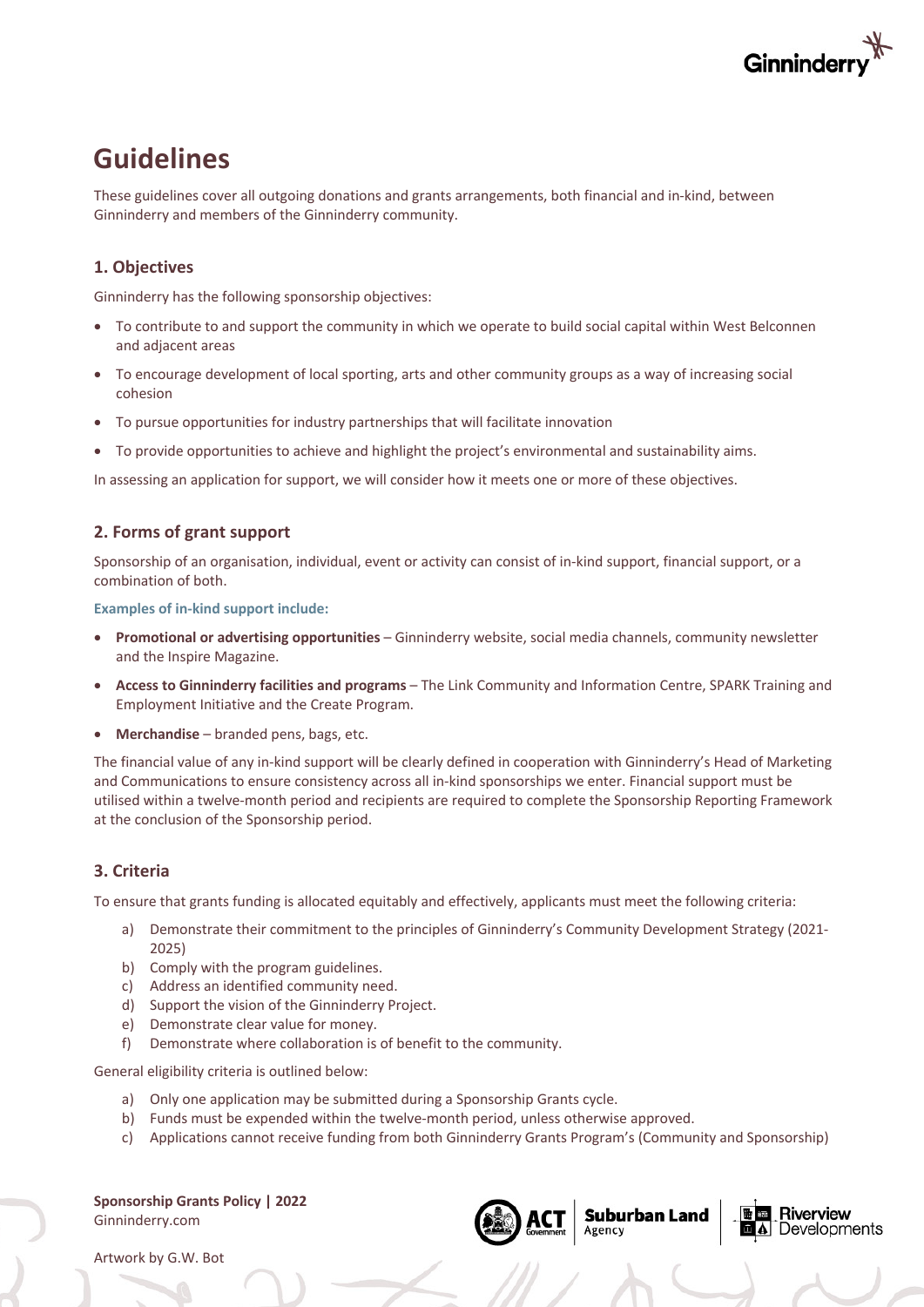

Riverview

Developments

**Suburban Land** 

- d) Retrospective funding is ineligible.
- e) Applications for sponsorship must be submitted by 20 May 2022.

Note: Applicant contributions to the project will strengthen the application.

#### **4. Key Focus Areas**

Ginninderry will consider donations and sponsorship opportunities which fall broadly under three key areas:

#### **a) Community support and development**

Ginninderry is a masterplanned community of significant scale and, as such, we expect that many of the local community bodies, both government and non-government will see an increased demand on their services.

Ginninderry will allocate funds to support community organisations, including those involved in sport, the arts, education and other activities.

We will particularly welcome applications from organisations that support local employment, community-based business enterprises, community health, community networks and youth projects.

#### **b) Environment and sustainability**

Ginninderry will provide sponsorship for environmental organisations who are seeking to engage proactively and positively with the project. These groups must provide a clear plan for a mutually beneficial relationship with the new development.

Ginninderry will also actively seek to award sponsorships that demonstrate the project's leadership and commitment to sustainability, specifically in the areas of design, liveability, economic prosperity, environmental management and innovation. Ginninderry will actively support events that showcase our Green Star sustainability status, initiatives and achievements.

#### **c) Industry partnerships**

Ginninderry understands the important role that industry partnerships play in supporting and advocating for change in the Industry. As such, Ginninderry will provide sponsorship to industry bodies who are seeking to engage proactively with the project, including appropriate industry award programs, presentations, and conferences.

#### **5. Administration and approvals**

Requests will be evaluated based on information provided in the Submission Details. All applications for funding by Ginninderry will be approved solely at the discretion of the Project Director.

The annual budget of \$50,000 will be amortised over the five key focus areas. For all grants the applicant will be required to sign a sponsorship agreement.

Successful applicants will be notified by email on 6 June 2022. If the program or project delivery is to be on site at a Ginninderry-managed venue, successful applicants will also need to complete the Ginninderry Risk Management template. Unsuccessful applicants will be notified by email.

#### **6. Branding**

A condition of the Sponsorship Agreement is for acknowledgement of Ginninderry's support in all associated output such as media releases, newsletters, printed material, and websites. Approved forms of branding and acknowledgement statements will be provided to successful applicants. Ginninderry reserves the right to approve any branded material before publication.

**Sponsorship Grants Policy | 2022** Ginninderry.com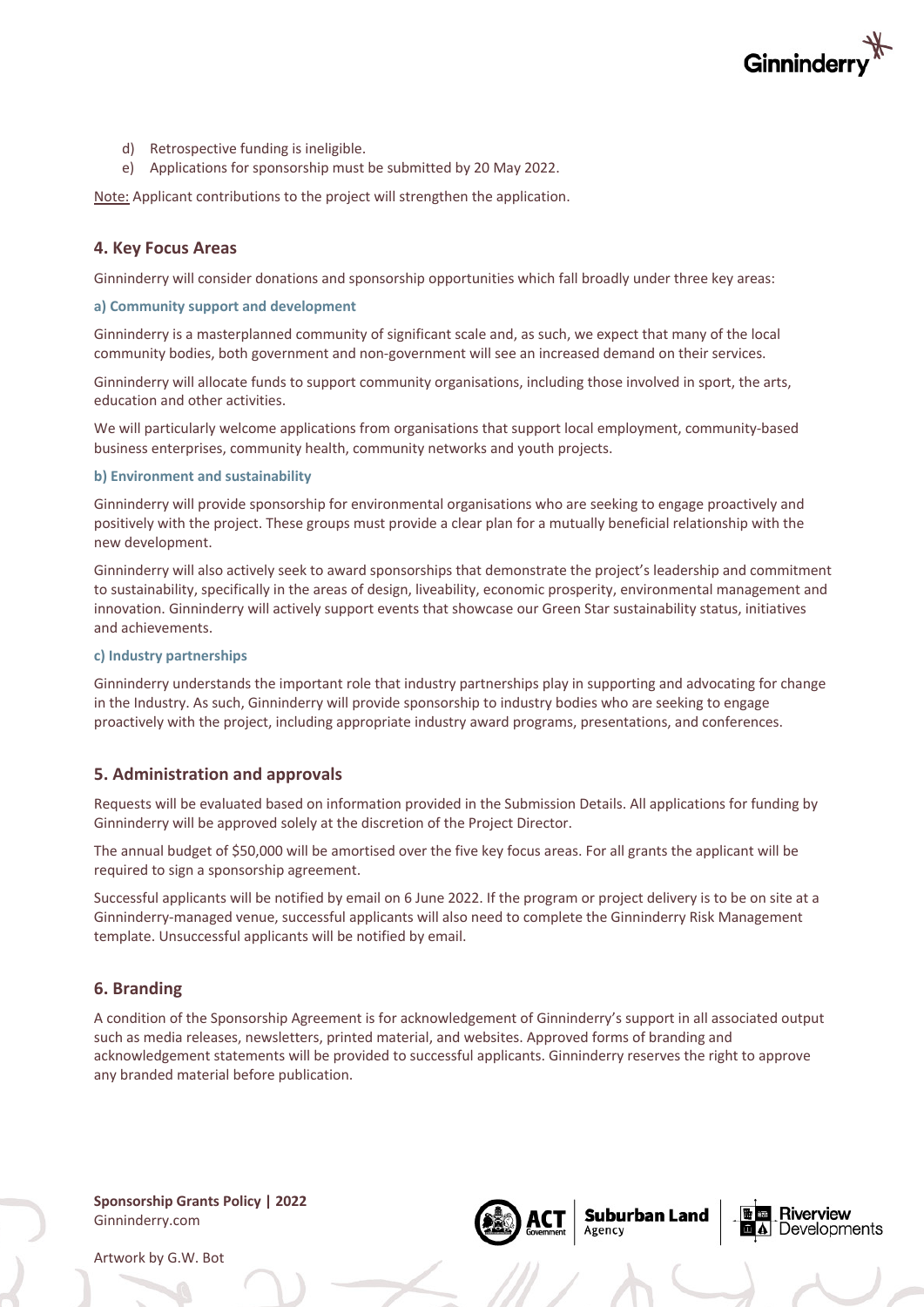

## **7. Submission requirements**

- Applications for support must be submitted with all details under Contact and Submission Details completed.
- Applications close at 5pm on 20 May 2022
- A Notice of Decision will be provided on 6 June 2022
- Successful applicants will receive funding during the 2022-23 Financial Year.
- All applications should be addressed to the Ginninderry Head of Marketing and Communications, who will make recommendations to the Project Director.
- Applications must be submitted via enquiries@ginninderry.com

If you have any questions or need further information, please contact Ginninderry's Head of Marketing and Communications on 1800 316 900.

Please complete all the sections below so we can assess your request for support.

# **Contact Information**

| Organisation |  |
|--------------|--|
| Name         |  |
| Number       |  |
| Email        |  |
| Address      |  |
|              |  |

# **Submission Details**

#### **Summary**

| Name of Project/Program         |      |                 |
|---------------------------------|------|-----------------|
| I am requesting (please circle) | Cash | In-Kind Support |
| To what value?                  |      |                 |
| Does this include GST?          |      |                 |

**Suburban Land**<br>Agency

**E** E Riverview

Developments

**Sponsorship Grants Policy | 2022** Ginninderry.com

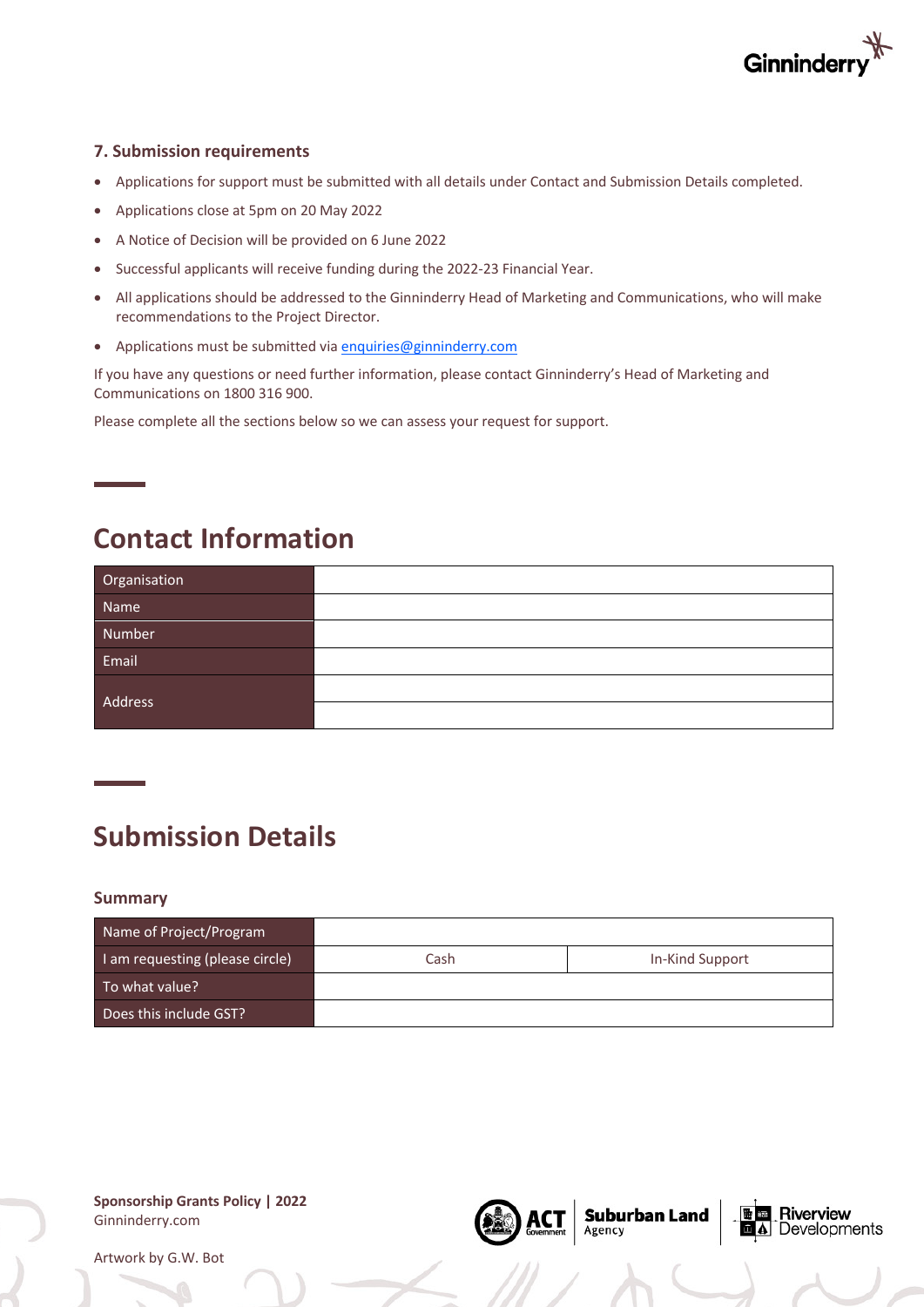

## **Activity or event details**

Please explain what you are asking us to support, including the name of the event or activity, its objectives, and the event time, date and location (if applicable).

### **About your organisation**

Please tell us about its background including values, objectives, and history.

**Sponsorship Grants Policy | 2022** Ginninderry.com

(DEC)

 $\text{ACT}_{\text{Government}}$  Suburban Land

**E E** Riverview<br>**E** A Developments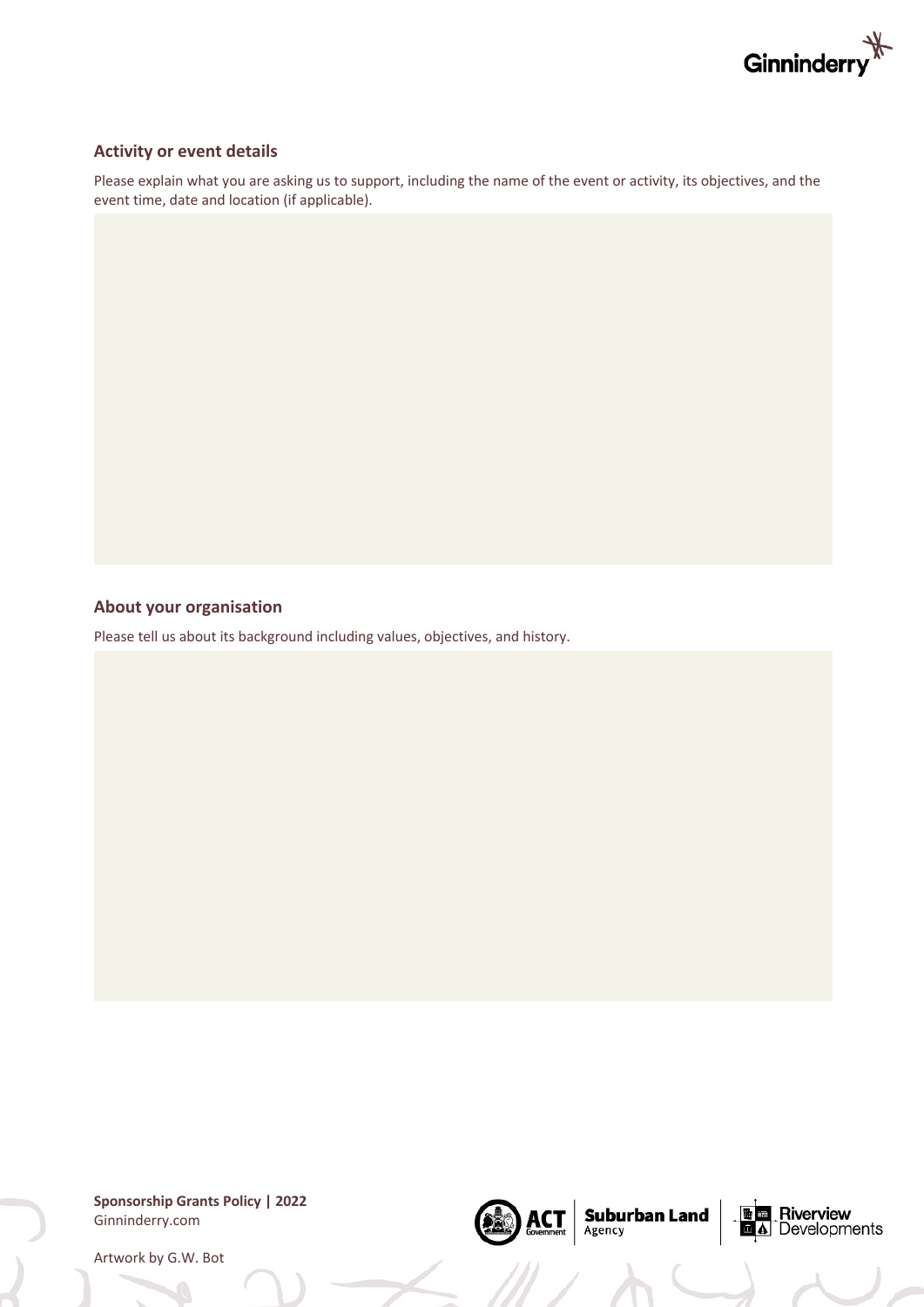

#### **About your audience**

Please supply demographic details of your audience. Tell us which industry sector you represent and/or give details of the expected attendance at your event/activity/program.

 $\text{ACT}_{\text{Government}}$  Suburban Land

**E E** Riverview<br>**E** A Developments

How does this request align with our Objectives and Key Focus Areas?

**Sponsorship Grants Policy | 2022** Ginninderry.com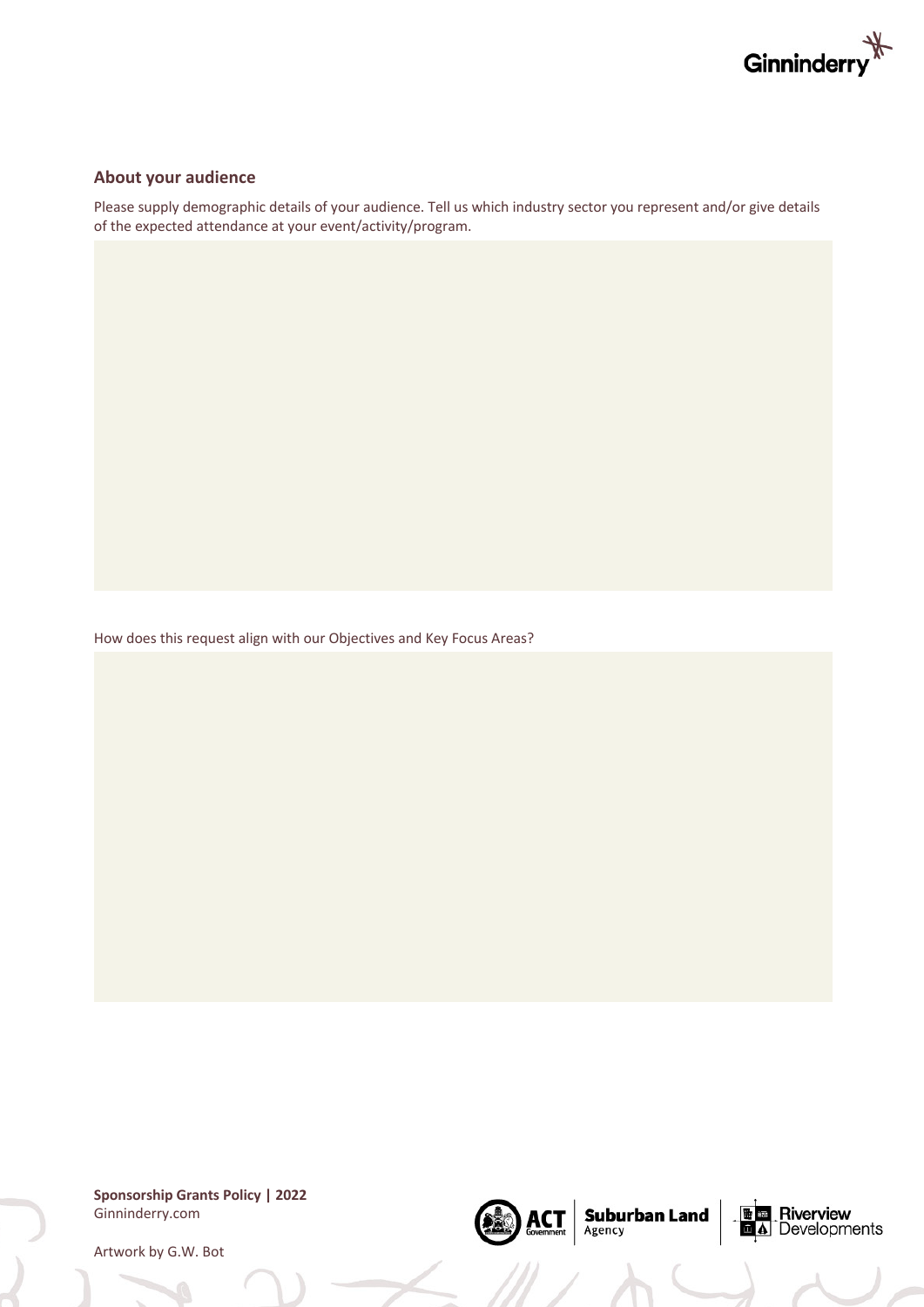

Tell us why you think this sponsorship is a good 'fit' for Ginninderry.

What will the benefits be to the Project arising from the proposed sponsorship? For example: community good will, promotional, editorial and branding opportunities, online and social media content marketing, etc.

**Sponsorship Grants Policy | 2022** Ginninderry.com

Artwork by G.W. Bot



 $\left|\underset{\text{Government}}{\text{ACT}}\right|\underset{\text{Agentry}}{\text{Suburban Land}}$ 

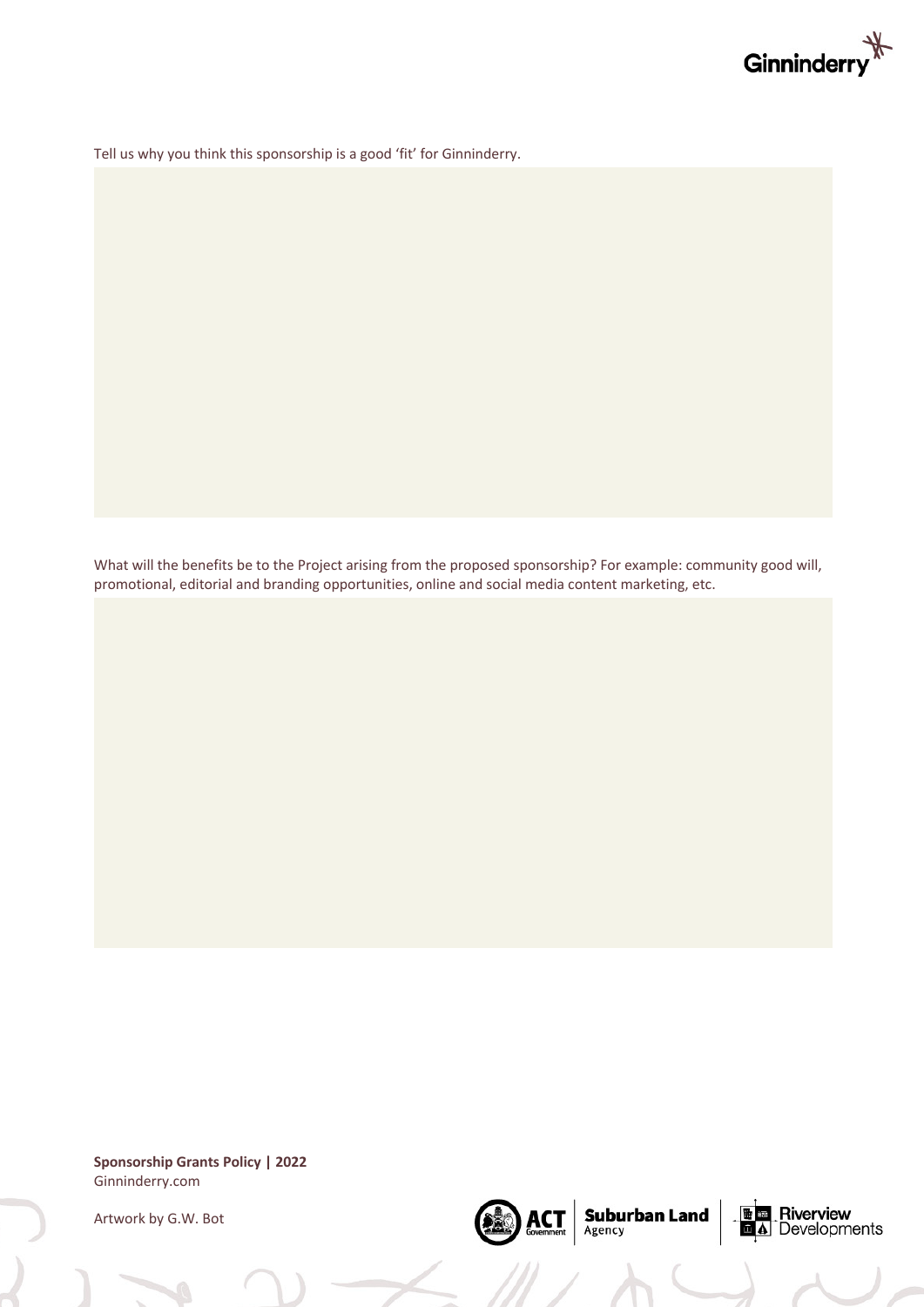

#### **Other sponsors**

Please list other sponsors for this initiative, including the value of their sponsorships.

### **Applicant Contribution**

Please list the value of all in-kind and cash contributions including personnel, administration costs, materials, volunteer time etc.

**Sponsorship Grants Policy | 2022** Ginninderry.com



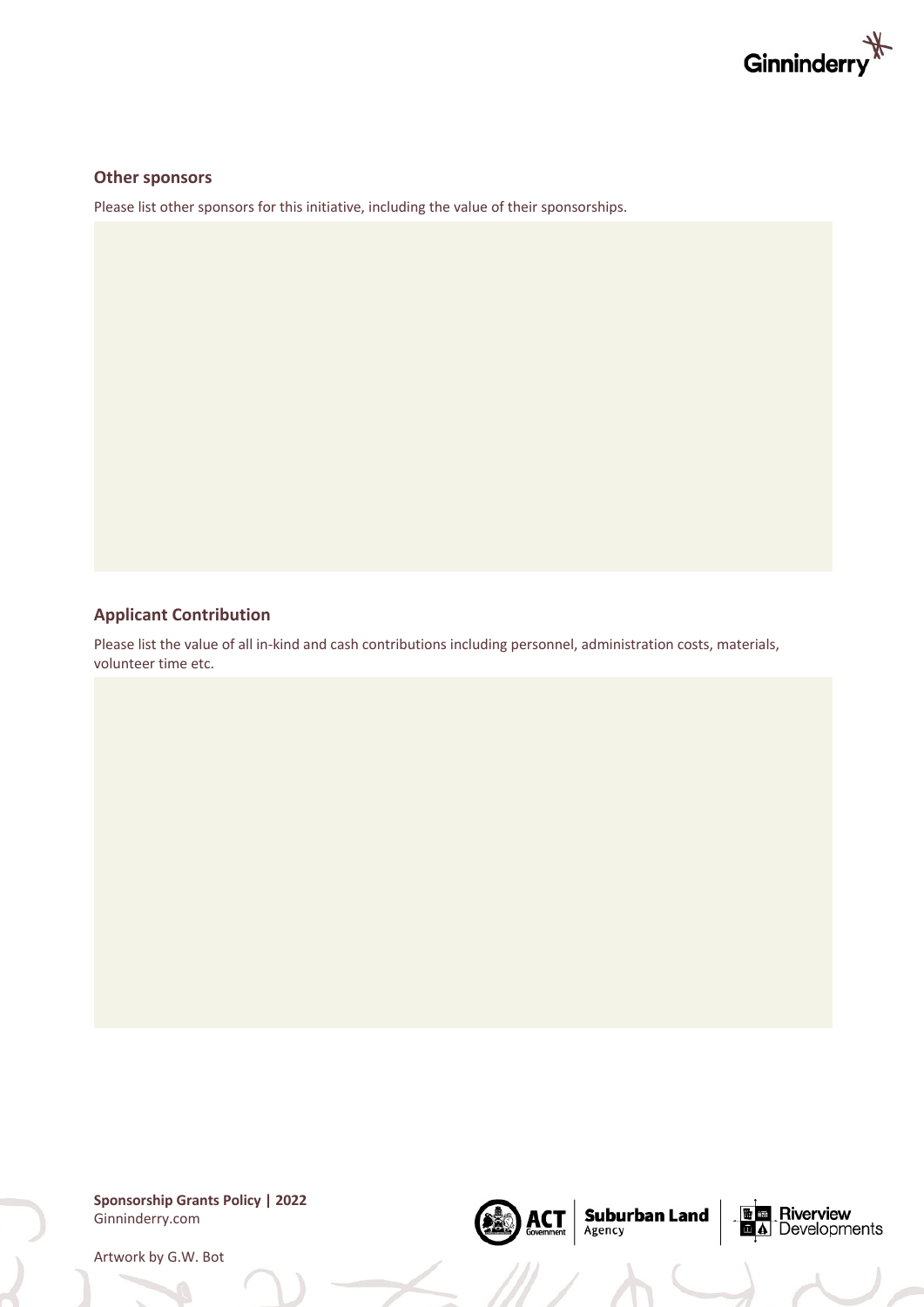

Please provide details of how you will acknowledge Ginninderry sponsorship.

Does this sponsorship create a possibility or likelihood of a conflict of interest? Please advise.

**Sponsorship Grants Policy | 2022** Ginninderry.com